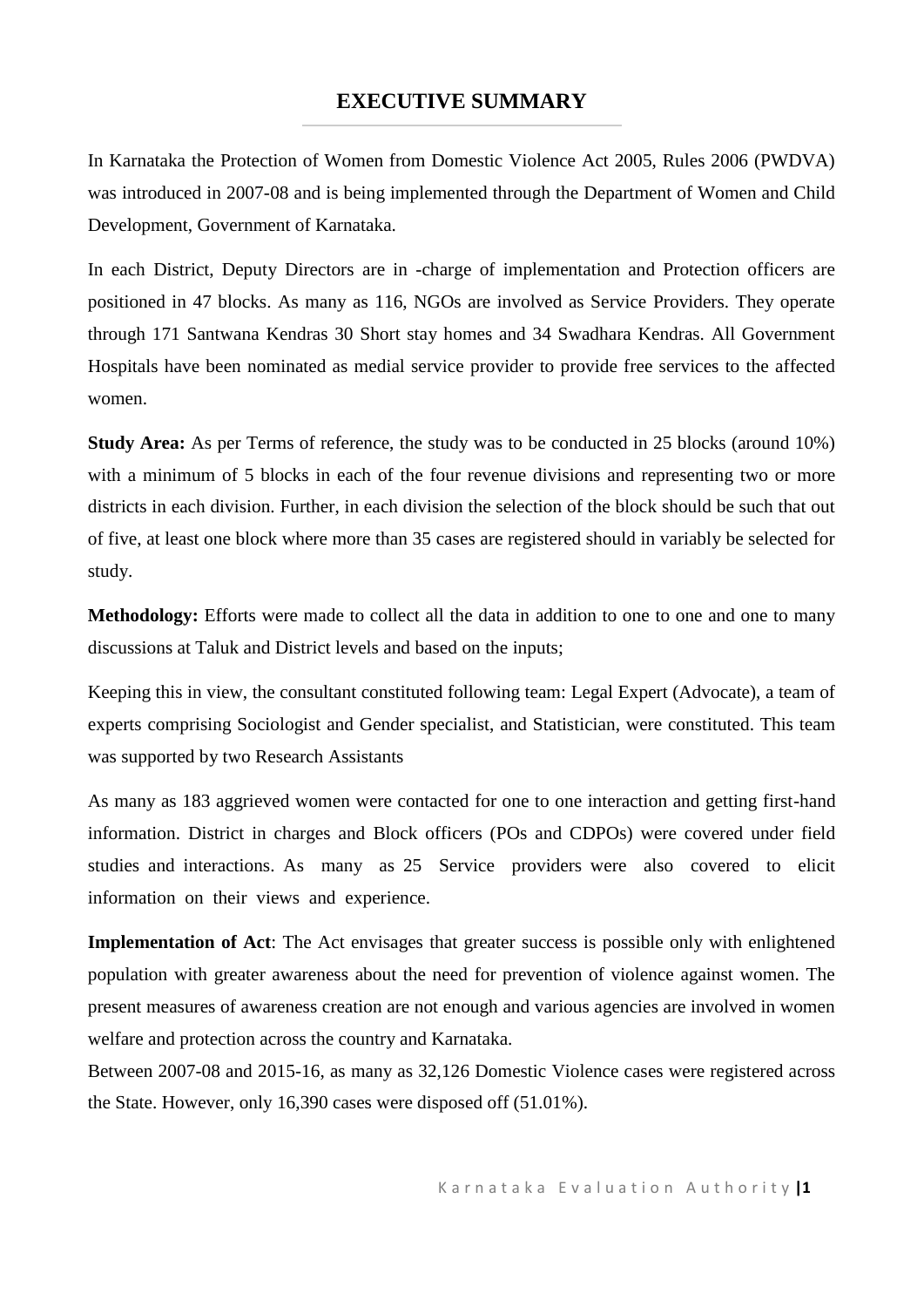Evaluation of Protection of Women from Domestic Violence Act 2005 Rules 2006 in Karnataka Implemented by Women & Child Development Department

Wherever cases are referred to Courts, there is time lag between filing cases and final verdict. No special treatment is accorded to cases booked under this Act. Even where courts have delivered the verdict, it has not been possible for them to ensure timely execution; The average time taken between registration of cases and final verdict stretches up to one year as at present and this has led to loss of interest. In many cases, the implementing agencies have not executed orders passed by courts. Due to large number of posts remaining vacant implementation of the scheme and enforcement of the contents of the Act has suffered.

## **Implementation Process:**

A three tier system of co-ordination committee is put in place to oversee various aspects of the implementation of the Act; they are (i) State level Co-ordination Committee (ii) District level Coordination Committee and (iii) Taluka level Co-ordination Committee

## **Study Findings (General)**

- ➢ Physical torture inflicted on the women victims was highest as 2029 cases were reported.
- $\triangleright$  The harassment pertained to Physical Abuse aspects under which as many as 603 cases were registered.
- ➢ As many as 363 cases were reported under Dowry Harassment.
- ➢ In Bengaluru (U), Chitradurga and Shivamogga Districts of Bengaluru Division, out of 603 cases registered, 209 were in the category of physical torture and another 128 cases pertained to Dowry demands. Economic related cases also were found to be higher at 101of all cases.
- ➢ In case of Mysuru, Kodagu and Chickmagaluru Districts of Mysuru Division, 152 cases registered pertained to Physical Torture. This division also had reported larger number of cases in all four categories i.e. Physical Torture, Sexual Harassment, and Economic Blackmail and Dowry harassment.
- ➢ In case of Dharwad, Uttarkannada and Vijaypura Districts of Belagavi Division as many as 647 cases registered 184 cases pertained to Economic aspects related followed by 163 physical torture cases collectively. This division also had reported larger number of Dowry harassment cases.
- ➢ In case of Kalburgi, Yadgiri and Bellary Districts of Kalburgi Division, of the 377 cases, 110 pertained to Emotional/Mental torture while cases in other categories were small in number. Division wise number and percentage of cases of different categories registered and dealt with during the reference period. It was seen that Belagavi and Bengaluru Divisions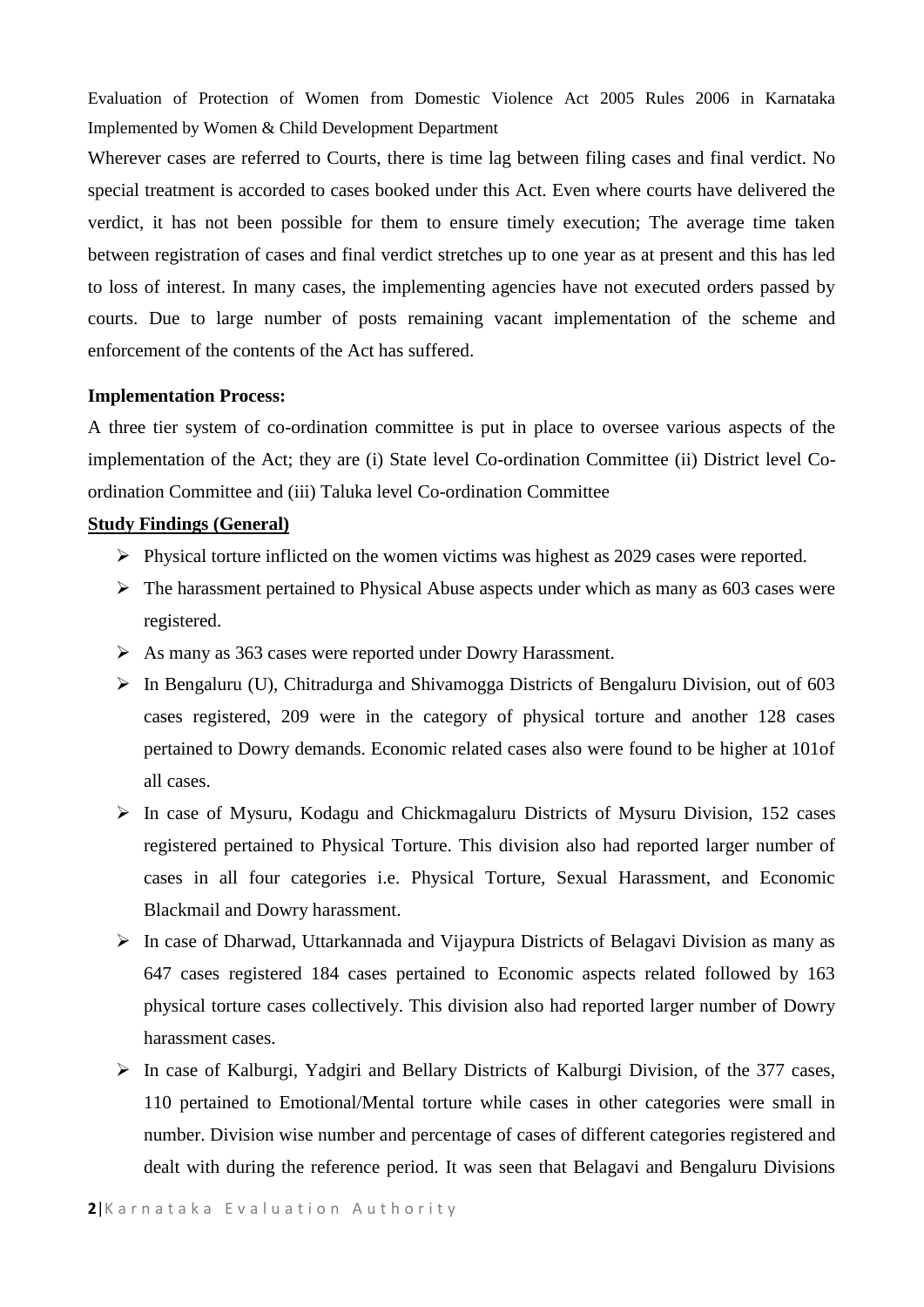which have higher literacy rates and higher per-capita income, reported higher number of cases of physical torture, Economic and mental torture. These two Divisions together accounted for 65% of all settled cases. This indicates that education level or economic standard have no relevance on violence against women.

- ➢ Mediation Centres are established in all the 30 Districts and are providing service of mediation.<sup>1</sup>
- ➢ **Procedures for obtaining Orders of relief**: Is not being followed at present since the courts have huge number of cases and as such the applications under the scheme have to wait for their turn. The Act also prescribes fixed time frame for filing of cases, issue of DIRs and issue of court notices/ summons to the respondents. This condition also is not being adhered to in majority of cases. Main reason for delay is that the applications received are not supported by other documents that are necessary to make the application valid.
- ➢ Where counselling has not worked conclusively and the matter remains unresolved, the courts to initiate the process of adjudication. This process is time taking since number of steps/processes are involved in hearing both sides.
- $\triangleright$  The respondent parties invariably try to prolong appearance and defence. As such, the final award of judgment takes longer period.
- $\triangleright$  The courts issue ex-parte orders after giving sufficient time and opportunities to the defendants.
- $\triangleright$  Cases registered are to be disposed off within 60 days of first hearing. This provision was not being maintained to a variety of reasons such as (i) prolonging tactics by defending parties, (ii) deficiencies in strength of cases and relevant documents, lack of credible evidences to prove guilt and (iii) non availability of time for the Judicial Magistrates.
- ➢ The courts do not provide copies of orders to the Protection officers.
- $\triangleright$  In general the orders issued by courts are executed diligently. However, in rare cases implementation of such orders is delayed due to non-receipt of the judgement copies on time.
- ➢ Physical torture is one of the major incidents mainly on account of ego factors;
- $\triangleright$  The second most reason for violence is from economic angle to violence since the spouse expects money from wife. This more pronounced after enactment of central law ensuring equal share in the property to the female members of the household.

<sup>&</sup>lt;sup>1</sup> Karnataka State Legal Services Authority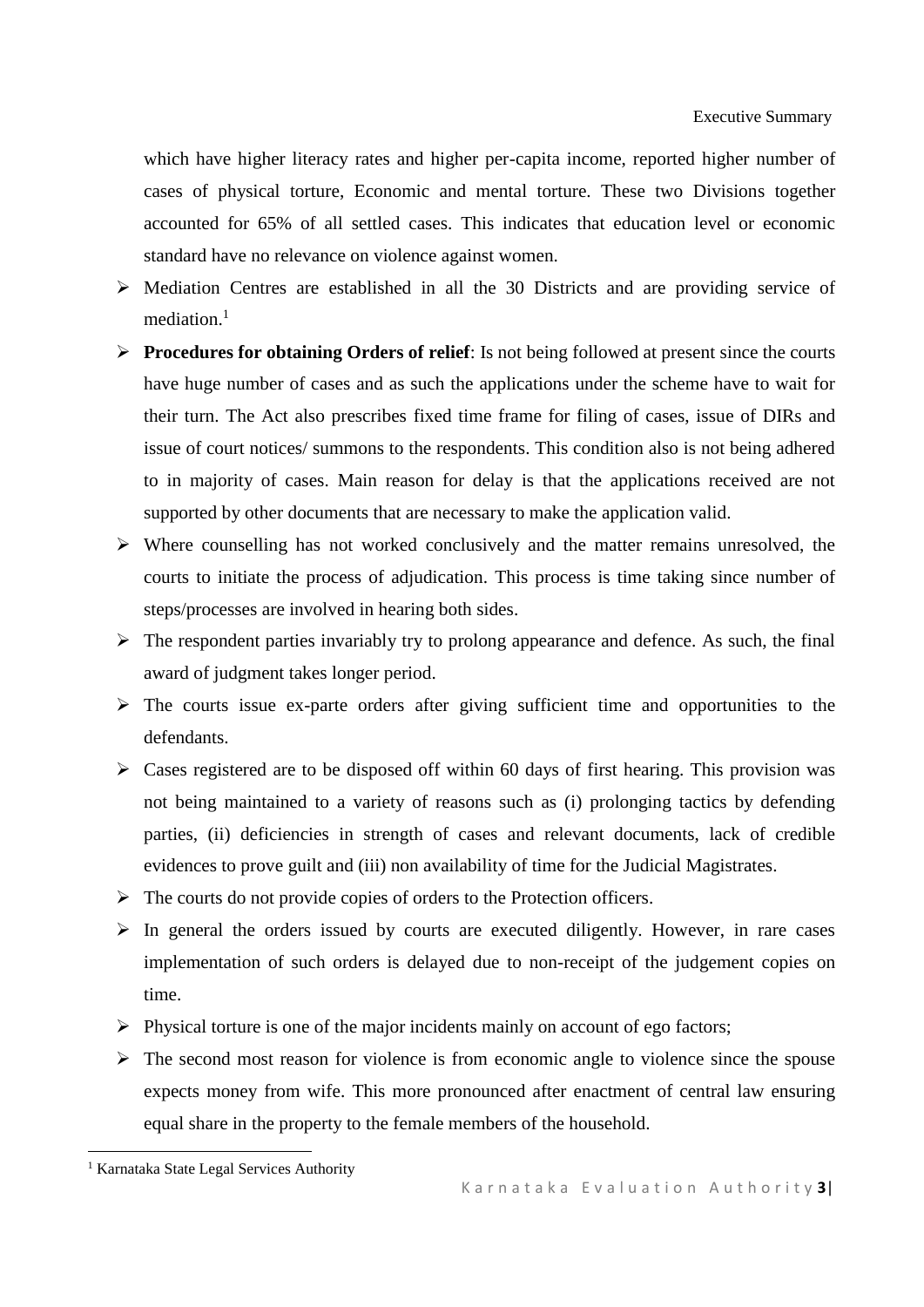Evaluation of Protection of Women from Domestic Violence Act 2005 Rules 2006 in Karnataka Implemented by Women & Child Development Department

- ➢ Demand for dowry is another factor which refuses to go. The in-laws expect the daughterin-law to bring money with her and if this is not fulfilled, it leads to violence.
- $\triangleright$  There are other factors influenced by the habit/traits of the male members which also lead to physical torture or where the wife protests her husband against his extra-marital affairs. But such cases are not many and isolated.
- ➢ The aggrieved women across the districts/blocks are quite comfortable in approaching and getting help from exclusive Women Protection Officers than the CDPOs in-charge of implementation of this Act.
- $\triangleright$  Even though there is no visible involvement of Stree Shakti Groups, they do have influence over the social set up the rural areas and their voices are heard by all.
- ➢ Wherever POs are positioned exclusively for dealing with the Act, their achievements are better than those officers who have to discharge this duty as additionality.

## **Survey Findings (One to One Interactions with Aggrieved Women :**

- i. Domestic violence is not necessarily restricted to particular segments of the society, and is seen irrespective of educational, economic, geographical factors;
- ii. Timely response is received in majority of complaints;
- iii. Larger number of cases are resolved through counseling and mutual adjustment and very few cases are stretched to litigation;
- iv. Majority of women seek maintenance and financial support as compensatory measure;
- v. Majority of respondents are happy with services of Santwana Kendras even though they feel that the present facilities with these service providers are deficient;
- vi. Women respondents expect improvements in the existing provisions as also delivery system.
- vii. Time limit for disposal of cases is not maintained and cases are dragged for months; in some cases more than a year;
- viii. Respondents go in for appeals and use delaying tactics through the Legal advisers and this becomes a major hurdle in speedy disposal of the cases;
- ix. Mediation Centres try to convince both parties for an amicable settlement before proceeding to litigation level;
- x. Court order copies are not shared/marked by the courts to the concerned POs/DDs due to which keeping tab on cases becomes difficult;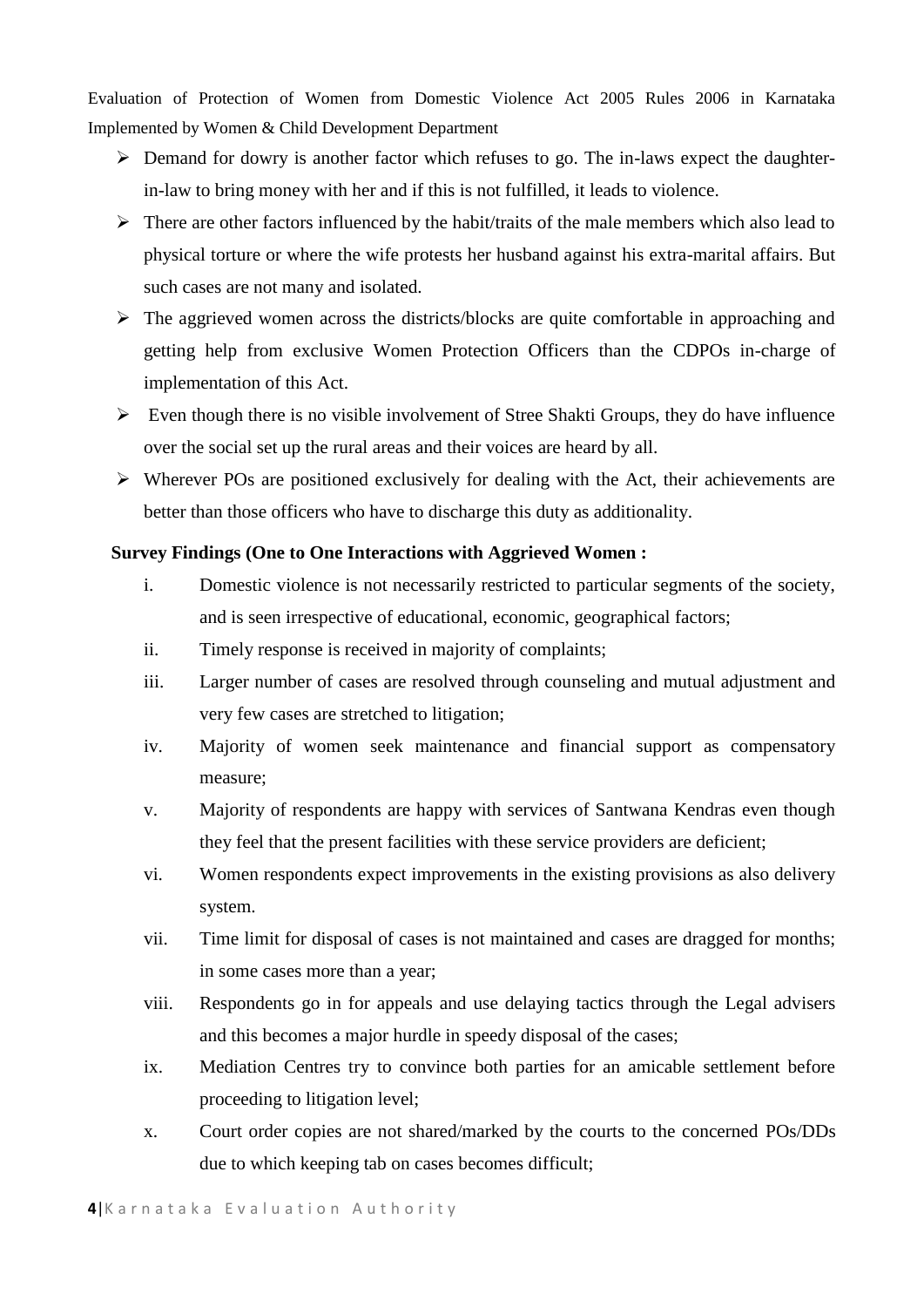#### **RECOMMENDATIONS**

### **Short Term Recommendations**

- ❖ Vigorous and mass awareness campaigns should be organized with wide publicity about the ACT.
- ❖ The Department of Women and Child Development, in association with Service Providers, Police personnel, with the help of Department of Kannada and Culture, Department of Information and Public Relations, Education and State Women's Commission, should take mass education camps/public contact and set a definite Agenda and calendar for this purpose.
- ❖ Special "Women Safety Week" should be organized at important clusters/centers**.**
- ❖ Since the issues are of serious nature, meetings should prioritize discussions on the issues involved in the implementation of the Act and place this subject on the priority basis**.**
- ❖ Prolonging dispensation of justice to the victims being a major hurdle, the High Court may advise the Taluka and District Judges to take up such cases on priority basis and settle the case within 60 days of the time limit;
- ❖ Issuance of Circulars through High Court of Karnataka to all Judicial Officers to include POs Police Officers to implement the DV Act;
- ❖ The copies of court orders should be made available to the POs/DDs soon after a verdict is delivered so that the concerned officers take necessary steps for execution of such orders;
- ❖ The District and Taluka level Co-ordination Committees should be advised to hold more frequent meetings to resolve.
- ❖ Proper information should be maintained by all and information sharing system needs to be revisited and a mechanism be introduced to streamline information generation and sharing for co-ordinated operations;
- ❖ The Present system of availing services of Advocates as Legal Advisors should be revisited. Panel of Lawyers from State Legal Service Authorities be appointed,
- ❖ Special Training on DV Act to be organized for the Lawyers. Their remuneration/fees may be enhanced and made at regular intervals.
- $\cdot \cdot$  The legal provisions for the safety of women & promoting their interests to be included in the curriculum of Social Science in  $9<sup>th</sup>$  and 12th Standard text books in co-ordination with Education Department.